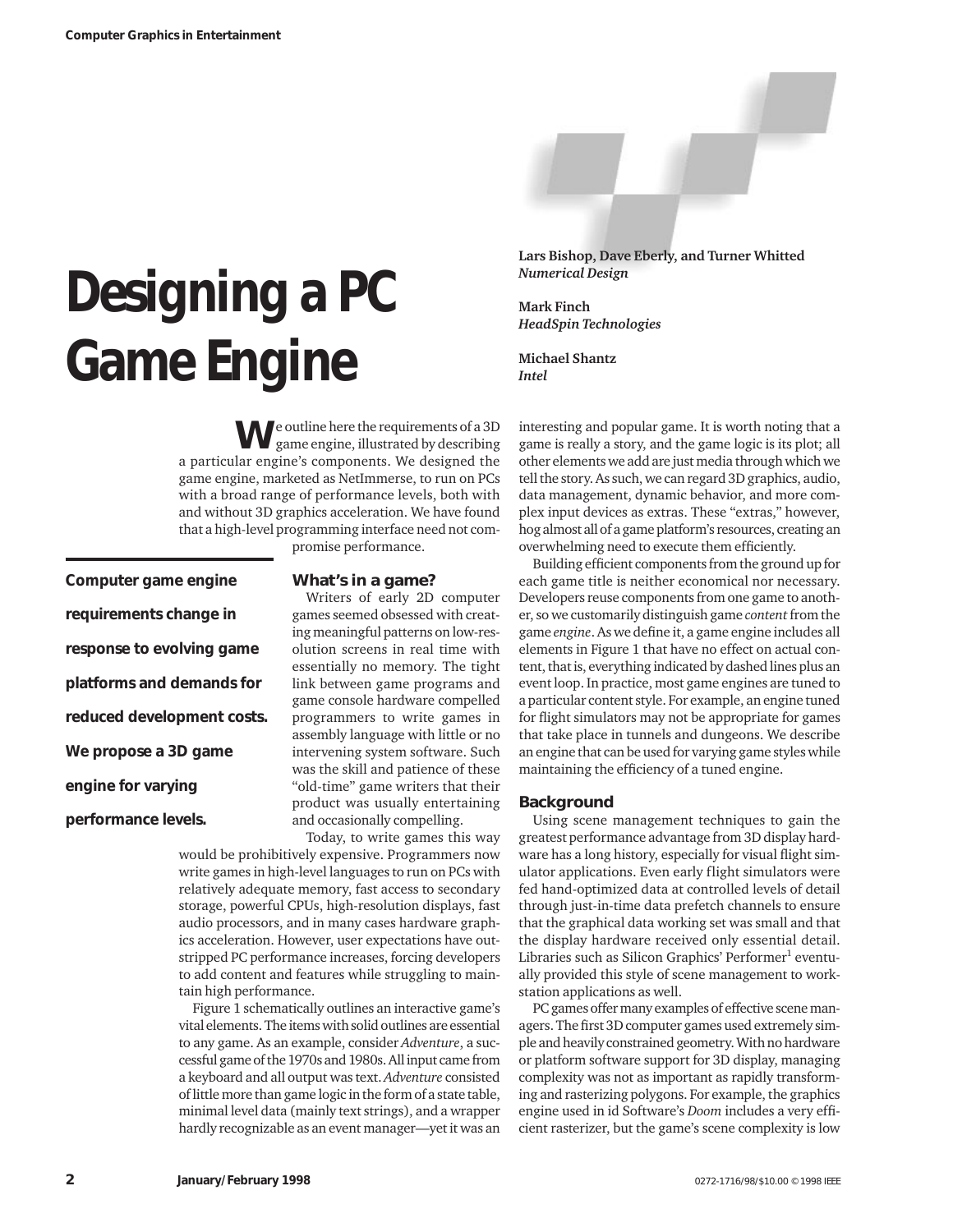to begin with. A few general-purpose retained-mode graphics packages such as Criterion Software's RenderWare, $^{2}$  Argonaut<br>Technologies' BRender, $^{3}$  and Technologies' and Rendermorphics' RealityLab introduced scene management to PC applications. id's *Quake*<sup>4</sup> includes reasonably sophisticated scene management, most notably a culling mask to indicate which parts of a level are potentially visible to a viewpoint in some other part. For potentially visible areas, surrounding fixed surfaces such as walls are rendered first with no *z*-compare, and moving

or decoration elements second with *z*-buffering enabled.

These engines all yield remarkable real-time performance on modest PCs with no graphics hardware. However, the growing popularity of 3D computer games has spurred redefinition of the PC to accommodate them. Next-generation PCs include built-in graphics acceleration hardware and a memory port dedicated to graphics functions.<sup>5</sup> While these faster platforms promise richer games, they do not lessen the need for effective scene management and in fact make scene management programming more challenging by expanding the target platform's performance range.

# **Design goals**

Somewhere in the back of our heads a voice tells us that speed is what really matters in a game engine. No matter what other design decisions we make, the resulting implementation must be fast. This has led us to employ very simple techniques universally, as simple and fast seem to go hand in hand.

However, we have some other goals in mind as well. For our sake as well as users', we ensure compatibility with standard low-level interfaces for graphics and audio. For spatialized audio, the engine is layered on top of Intel's RSX sound library. For drawing, the engine provides interface layers for both Direct3D and OpenGL. This strategy also helps us deal with target platform evolution, since it forces us to abstract the low-level display and audio functions.

We also provide a consistent, high-level application programming interface (API) for the entire package, largely for economic reasons. Controlling game development costs becomes more important as game players demand more complex content. Ideally, game developers should be able to create new titles quickly without having to learn the low-level details of sound and graphics programming.

At the extreme end, we might dispense with the API, provide a generic game executable, and have developers add data in a prescribed format. The *Doom* engine took this approach and produced a flock of level extensions to the original game, but they all look and play like *Doom*. This may prove reasonable for future titles and resembles loading virtual reality modeling language (VRML) files into a generic player for distributed applications, $6$  but it does not currently provide the rich game



design possibilities nor the degree of optimization needed for most new 3D titles. More recently, Java in VRML and a specialized language, Quake-C, for the Quake engine<sup>7</sup> have extended object behavior in games.

We took a more moderate approach by providing a common API to engine elements along with radically optimized implementations under the hood. This approach is more in the spirit of the SGI OpenInventor graphics package than that of a monolithic game engine. Some of the engine's novel "structural" features let game developers optimize for content in how they organize data and how the engine elements are invoked. Finally, the engine's object-oriented construction facilitates extension of the engine itself via subclassing. We detail these features below.

#### **Scene management**

We first discuss how our object-oriented, 3D commercial application engine incorporates scene management features in a novel fashion. The API for this library is high-level<sup>8,9</sup> but provides exceptionally fast execution.

Central to the graphical database is a tree-structured *scene graph*, common to traditional retained-mode graphics packages. (In fact, because the engine allows instancing, the scene graph is actually a directed acyclic graph (DAG), but we simplify most discussions of traversal by thinking of it as a tree.) The scene graph structure is not unique, but the manner of traversal for display is unusual. Missing from Figure 2 (on the next page) is the camera, an object not part of the scene graph. The root of a scene graph (there is no restriction on having a single scene graph in an application) is attached to a camera when both are initialized. It is sometimes appropriate to include a camera in the scene graph, for example, when mounting a camera in the nose of a missile that must be transformed along with the missile.

The *switch* node is a general selection mechanism. It includes a method for determining whether the viewpoint is inside or outside a room and selects one or the other subtree for traversal. The same mechanism with a different method provides control of discrete levels of detail or animation sequences.

The scene graph is an integrated data structure that includes audio emitters, bounding volumes, transformations, and properties as well as displayable surfaces. Audio and graphics rendering share a common traver-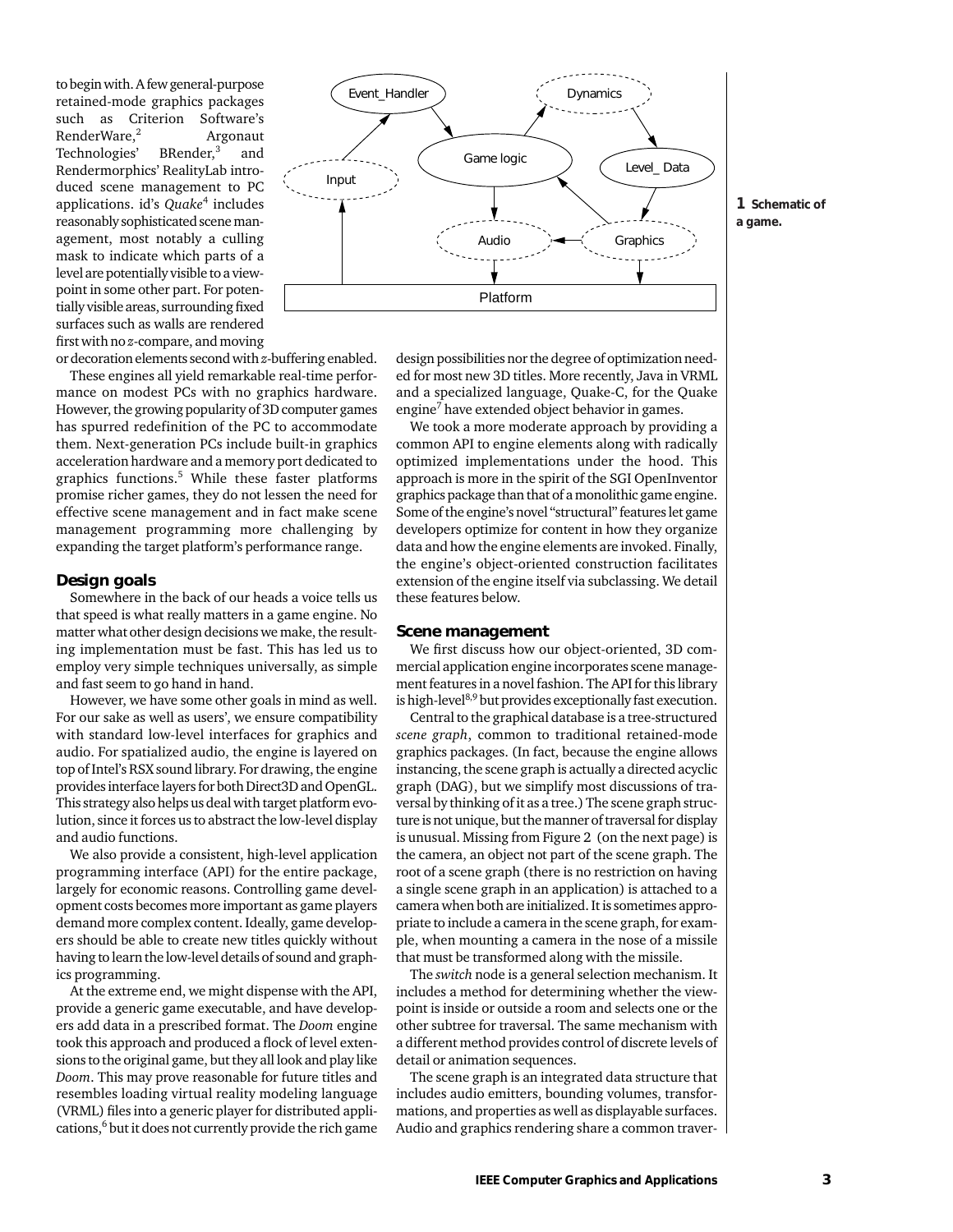

sal of the scene graph. Other functions such as geometric update and collision detection use local, partial traversals.

## *Efficient display*

Display operates in two phases. First, the game application updates portions of the scene graph that have changed for any reason using NeedUpdate(). For efficiency this update is local to the scene graph's changing portions and does not require a global traversal. When the application invokes this method for any given scene graph node, geometric transformations are propagated downward through the node's descendants; bounding volume updates, which are much quicker to execute, are propagated upward.

The second phase of display is a "cull and show" traversal of the scene graph. CullShow(), a method of every scene graph node, operates as follows:

```
CullShow()
{
       \text{cull}();
       prepareDisplay();
       draw();
       undoPrepare();
}
```
We describe culling more fully in the next section. The draw () function is bracketed by calls that push and pop drawing state. While the API and function sequence are common to all nodes, each component's implementation is heavily tuned for the specific node type. This is a perfect example of object-oriented methodology both simplifying the programming interface and streamlining execution.

Efficient display technology depends heavily on levelof-detail management. Creating discrete levels of detail (LOD) lies in the artist's domain, and the LOD node, a subclass of the switch node, makes displaying them simple. Intense research focuses on how to create and display multiresolution geometric models with continuous level of detail.<sup>10</sup> Such models incorporate information and methods that permit them to adjust level of detail autonomously in much the same manner that the representation of procedural models can be expanded to an appropriate level of detail. Rather than treat this subject generally, we discuss a specialized procedural terrain model as an example.

# *Culling*

As with almost any game engine, aggressively culling entire subtrees of the scene graph extracts the most efficiency from the graphics pipeline. Our engine maintains bounding spheres at each hierarchy level and updates them each time the scene changes. During traversal each sphere is tested against a list of clipping planes to determine on which side of the plane it lies. The

list can contain more or fewer than the customary six boundaries of the view frustum.

The obvious advantage of hierarchical culling is that traversal can bypass whole subtrees that lie outside the view frustum. Less obvious is the potential performance advantage of eliminating clipping planes from the cull test as the traversal proceeds. For example, if a node's bounding sphere lies completely below the top clipping plane and completely beyond the near clipping plane, we need not test the bounding spheres of the node's children against these planes and can eliminate them from any further test in that subtree. If a node's bounding sphere lies completely within the view frustum, then we eliminate all clipping planes from the list and the overhead of the cull test is nil.

While eliminating clipping planes from cull tests provides a welcome speedup, its real value results from the low-level clipping operations for primitives in scene graph leaf nodes. Clipping against only one or two rather than six clipping planes provides a major performance improvement in low-level geometric operations. Current 3D graphics accelerator hardware for PCs relegates this part of the geometric processing to the host CPU; thus this efficiency directly affects a game's overall speed.

## *Dynamic collision detection*

The bounding spheres for nodes in the scene graph can be used for various purposes such as detecting collisions between objects in the scene. We take advantage of the scene graph's hierarchical nature in computing object intersections.

A simple hierarchical approach to determining two objects' intersections, each represented by a scene graph subtree, follows. If the bounding spheres of the subtree's root nodes are disjoint, then the objects themselves do not intersect. If the bounding spheres intersect, the objects may or may not intersect. In this case, recursive descents of the subtrees are made and the bounding spheres of the children are compared for overlap. If at some point in the traversal the bounding sphere tests show that those portions containing one subtree's geometry are disjoint from the other subtree, then the objects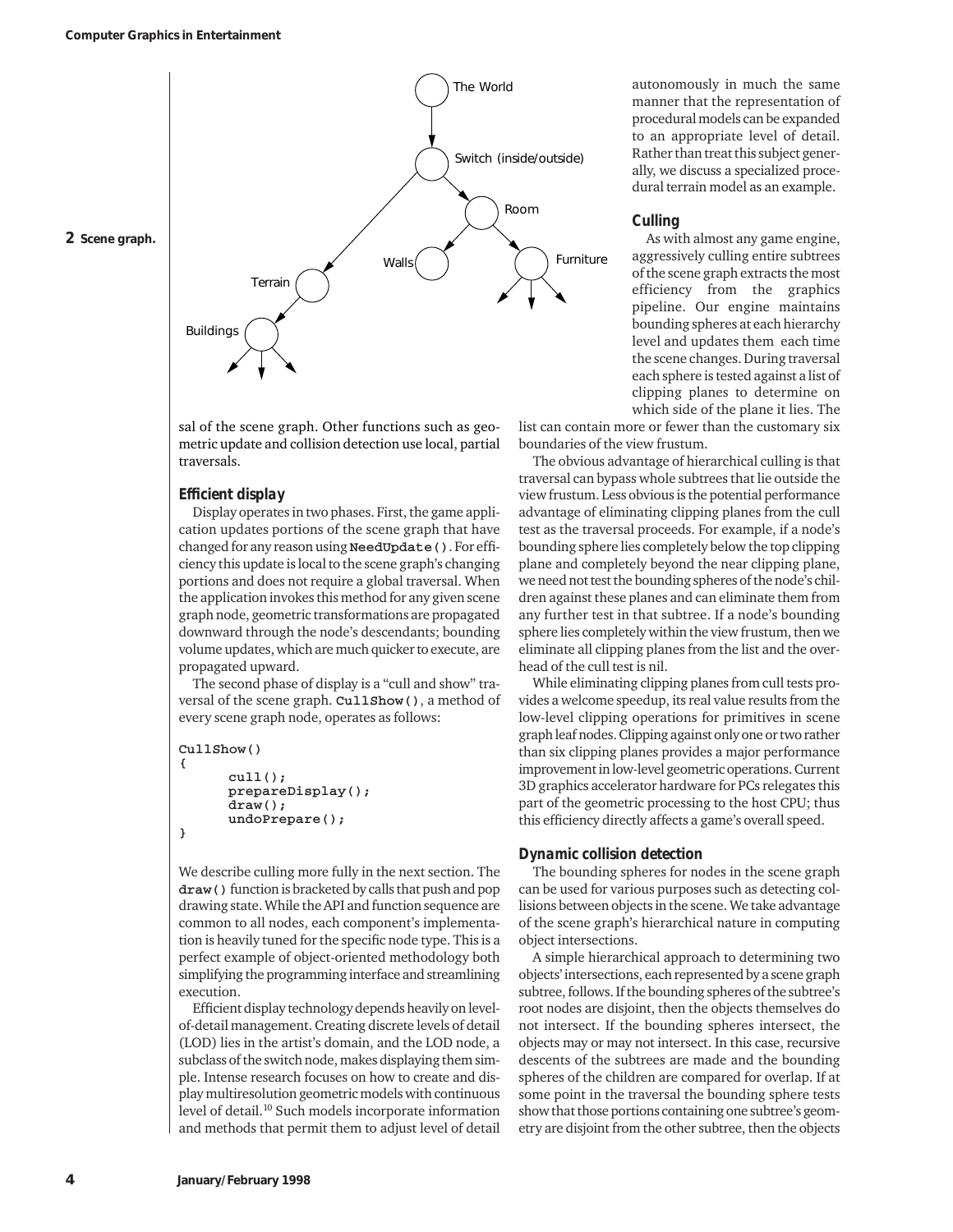do not intersect. Otherwise, each subtree has a leaf node with geometry (that is, has vertices) for which the bounding spheres overlap. While the actual polygons those leaf nodes represent still might not intersect, the application may assume that an intersection has occurred.

This simple algorithm is easy to implement but has a few drawbacks. First, if the application needs to compute collisions between *N* objects, the number of subtree comparisons is of order  $N^2$ . Second, if the geometry at a leaf node is complex and the bounding sphere does not accurately depict the represented object's shape, the application might need a more accurate intersection test. Third, the intersection tests are static, that is, they assume the objects have zero velocity. This is inadequate for a 3D game. For example, the quantum bowling ball in Figure 3 could pass through the wall without any collision being detected by a static overlap test. We could increase the sampling rate to lower the chance of this happening, but the computational cost would be prohibitive and it still might not work.

Our collision detection system avoids all three drawbacks. Detection occurs in three phases. The first allows the application to place objects in *collision groups*, each a collection of objects whose intersection is relevant to the game. A *collider* has a velocity (possibly zero); a *collidee* has no motion. For example, a collision group might consist of a bullet (a collider) and walls of a room (collidees). A tree corresponding to each collision group hierarchically orders the members based on axis-aligned bounding boxes. Under most circumstances, if the collision represents *N* objects, this tree allows *N* log (*N*) comparisons for intersections (rather than  $N^2$  in the case of naive pairwise comparisons).

If the first phase does not rule out intersections among the members of a collision group, a second phase applies the hierarchical bounding sphere intersection tests to those pairs of objects that failed the first phase. If this still shows that two or more objects might intersect, then a third phase uses an extension of oriented bounding boxes  $(OBB)$ ,<sup>11</sup> which supports nonorthogonal oriented bounding boxes with velocities. Oriented boxes achieve a tighter fit than axis-aligned boxes on the geometry and thereby (possibly) reduce the number of boxbox intersection tests.

Given a leaf node with geometry (represented as a list of triangles), the engine builds an oriented bounding box tree by analyzing the distribution of vertices at that leaf node. At the top level, it fits the vertices with a 3D non-circular Gaussian distribution. The engine uses the mean of the distribution as the center of the box and the eigenvectors of the covariance matrix for the box axes. It determines the axis lengths by processing the list of vertices and increasing each axis length as needed so that the final oriented box contains all the vertices.

The engine then partitions vertices for the entire leaf node into two sets based on the information obtained about the OBB. Each subset is fit with a Gaussian distribution and the corresponding OBBs are built. The algorithm proceeds recursively until the OBB tree has leaf nodes, each representing a triangle of the original scene graph leaf node. Comparison of two OBB trees resembles comparison of bounding spheres, but heuristically



the tighter fit on the geometry reduces the number of comparisons.

Moreover, the game engine allows the application to tune the system by specifying how many triangles should be stored in the OBB tree leaf nodes. One triangle per node gives more accurate intersection tests but requires more comparisons between OBBs. More triangles per node reduces the accuracy of the intersection tests, but generally the tree comparisons take less time. The engine also allows the application to specify how far down the OBB tree the tests should occur.

The static OBB comparisons proceed quickly because two boxes are tested for intersection by projection onto various *separating axes*. Determining intersections requires at most  $15$  axes,<sup>11</sup> but on average very few are needed to determine nonintersection. Surprisingly, the dynamic OBB comparisons require little additional work. Intervals represent the box projections on a separating axis. In the static case, two intervals are tested for overlap; if no overlap occurs on a single separating axis, the OBBs do not intersect. If overlap occurs on all 15 separating axes, the OBBs do intersect. In the dynamic case, the intervals corresponding to the box projections themselves have velocities. Determining an intersection of two moving OBBs means determining that for some time between the frame's start and end, the moving intervals either overlap or pass through each other for all 15 separating axes. The velocity of the OBBs are used directly in determining such overlap.

One of our experiments added 10 concave objects (each containing 24 vertices) as colliders to a collision group. We added a room's four walls, floor, and ceiling as collidees. The engine called the collision detection system during each frame processed for rendering (though it could call it less frequently). The amount of time spent processing the collision group approximately equaled the time spent rendering the scene graph to the display.

#### *Hierarchical sorting*

Objects in a scene are typically sorted in order of distance from the viewpoint to eliminate visibility tests and to enable transparency calculations. This by no means represents the only useful sorting order, nor does an entire scene need to be sorted using these criteria.

Traversing a tree-structured scene graph is straightforward unless we consider sorting. We can easily tra-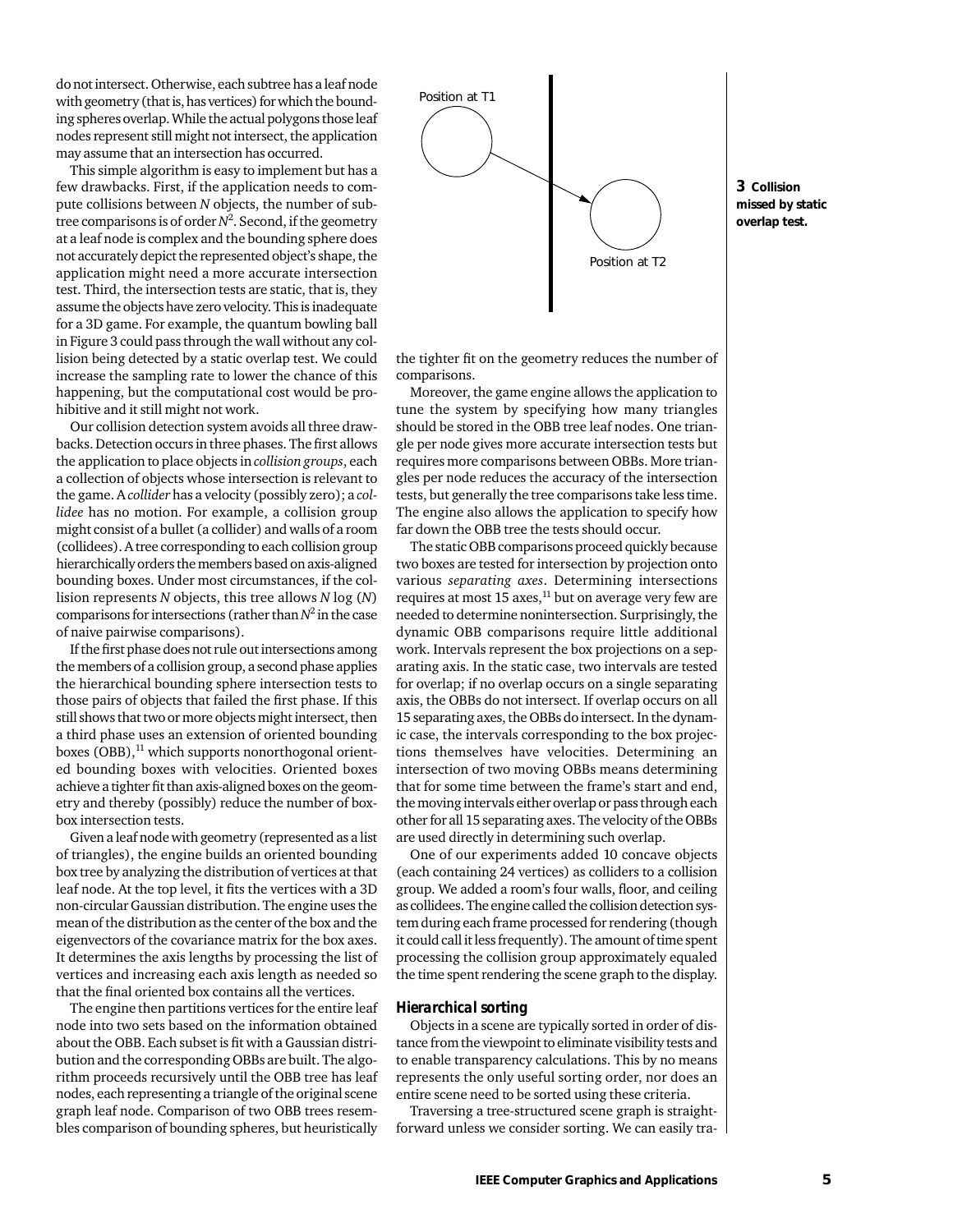

verse a scene graph constructed as a binary separating plane (BSP) tree in sorted order if the BSP tree is available. While it would be simpler to rely on *z*-buffered visibility tests and ignore traversal order, *z*-buffered hardware is not universally available and *z*-buffering has a significant memory footprint whether implemented in hardware or software.

In addition to BSP trees for sorting during traversal, our graphics processor also employs a deferred sort. When the deferred sort is enabled, a volatile sorted display list is constructed internally as traversal progresses. The display list encapsulates all information needed to render the object from which it is derived; otherwise, sorted rendering and instancing would not coexist gracefully within the engine. As Figure 4 illustrates, this is a hierarchical sort in which one element of a sorted list may be another sorted list or an entire scene subgraph.

For flexibility and efficiency, hierarchical sorting is enabled locally in the scene graph, that is, can be turned on or off at any node in the scene. We could enable sorting at the root and create a global sorted display list during traversal, but this would not be efficient for large scenes. A sorted list is flushed as soon as it and its descendants are completed. Using the scene graph in Figure 2 as an example, we do not need to sort the entire interior scene to resolve visibility if the walls form a simple box. Drawing all walls first and then drawing a sorted list of furniture suffices. Furthermore, we don't need to grow

the sorted list with a hierarchy of furniture pieces if a BSP tree embedded in the scene graph describes each item.

Sorts are unrestricted. A sort method may obviously key on distance from the viewpoint, but a programmer may equally well sort based on display properties. For example, graph nodes may be sorted on both opacity and depth such that opaque objects are grouped but not depth sorted among themselves and transparent objects are grouped and sorted back to front. This method proves useful in efficiently

rendering objects with transparency.

*j* +3

## **Specialized drawable objects**

Each scene management technique described above is generic and works with a variety of shapes and scene types. However, we can gain significant speed by constructing specialized objects whose drawing methods take advantage of special cases. Two obvious examples are indoor scenes, such as a collection of rooms joined through portals, and outdoor scenes such as terrain.

## *Interiors and portals*

Two pieces of data represent portals, like any other scene graph object: the portal polygon itself, a convex polygon in space; and the *adjoiner*, a piece of geometry to be seen through the portal.<sup>12</sup> Note that the adjoiner is not a child of the portal in the scene graph sense. The adjoiner attachment method resembles a camera's scene graph—no transformations are inherited.

Portals draw themselves by adding a clipping plane to the camera for each edge of the portal polygon. These planes are each defined by a portal polygon edge and the camera center. Thus, each portal adds a new frustum to the set of culling/clipping planes, as shown in Figure 5. Having pushed the new clipping planes, the portal draws its adjoiner and then removes the clipping planes it added to the camera. Geometry in a portal's adjoiner is thus culled and clipped to the portal.

Portals are the enabling elements of a higher level room-to-room system, represented at the top level by a *room group* object. This is a scene graph node that represents an entire set of adjoining *rooms* and the portals between them. The room group uses an undirected graph structure, shown in Figure 6, in which the nodes are rooms and the edges are windows and doorways between them.

In this context, a room is a convex polyhedral space. Each room has three object classes: (1) the walls and (2) the portals, representing the shape of the convex polyhedron itself, and (3) the fixtures, the room's interior objects and furnishings. Each portal in a room references another room, and a full set of rooms forms a connected graph. We can create non-convex rooms by joining together sets of convex rooms, fitting the seams with a portal (or portals).

We draw a set of rooms as follows. First, we find the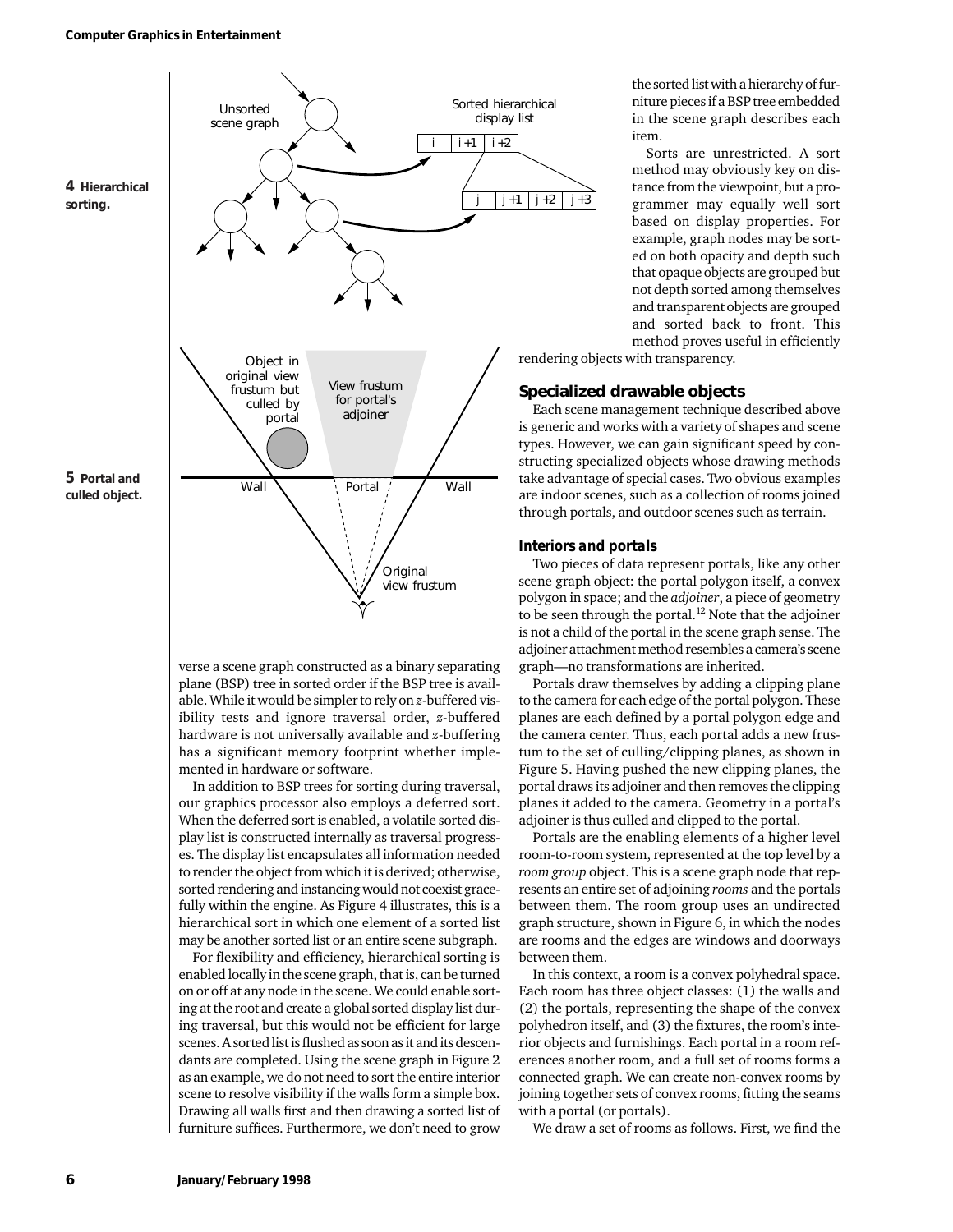

**or geometry and portal connectivity.**

**7 Sorted height field traversal.**

room containing the camera using an application message, full search of the room group, or an incremental search starting from the last room known to contain the camera. Once we locate this room, we create a depthfirst drawing of the room graph using the following (this example is for back-to-front sorting, but front-to-back sorting is done analogously). Starting with the room containing the camera,

```
if the current room is being visited
  return to calling room
else
  mark the current room as being visited
  disable all of the room's incoming
   portals
  for each portal in the room
  test the portal against the current
   clipping planes
        if the portal is visible
              push the portal's 
               clipping planes
              and recursively draw the
               room
  endfor
  draw the current room's walls 
   (unsorted)
  draw the current room's fixtures 
   (sorted)
  re-enable all of the room's incoming
   portals
  mark the current room as not being
   visited
  return to calling room
```
All objects in the rooms are listed as being placed in the room containing them, but this need not be the case. If using *z*-buffering "write-only" as the room group is drawn, then *z*-buffer testing can be turned on after all the rooms are drawn, and objects physically in the rooms can be drawn. This allows the application to avoid keeping track of an object's current room while still achieving efficient drawing and correct visibility.

This system allows for correct back-to-front or frontto-back sorting of a large set of interior rooms. It also keeps the depth complexity of all drawn walls themselves very close to 1, an important consideration with software rasterizers. Finally, only potentially visible rooms are drawn (as the system visits rooms through visibility portals and stops when a given room is culled by any of the clipping planes pushed by other portals).

### *Exteriors and terrain*

Because terrain can be represented so compactly as a height field, we store terrain as a collection of pages, each of which stores a  $65 \times 65$  array of elevation values at the densest resolution available. Since only a few pages, typically 30 or 40, are visible in any given frame, the cost of storing the highest resolution data remains low. Maintaining a triangle mesh data set, essential for accuracy in terrain display systems,<sup>13</sup> would be impractical in a game. Instead, the terrain object generates triangle meshes at the appropriate level of detail on the fly as each height field page is traversed in back-to-front order. This turns out to be far more efficient than it sounds.

Depending on the camera's position and direction of view, the engine defines a major and minor direction of scan for each cell, illustrated in Figure 7. As it scans the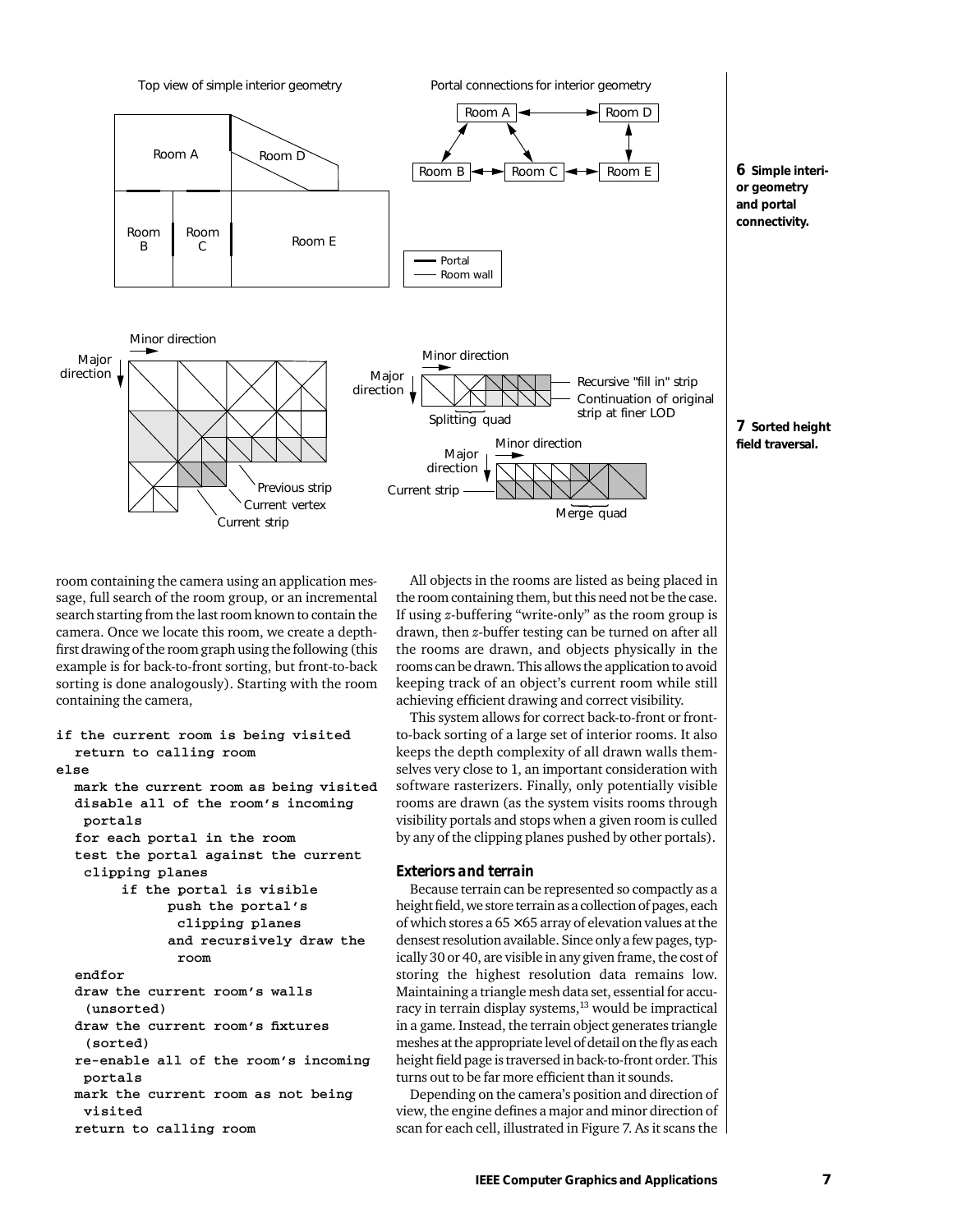

elevation grid along the minor direction, it uses the level-of-detail measure to determine how many elevation values to skip over when choosing candidate triangle vertices. The engine applies fixed rules for splitting or merging meshes, shown on the right in Figure 7, at points where the level of detail changes. The rules produce no cracks at a transition between levels of detail, and frame-to-frame morphing of elevation values selected for triangle vertices mitigates the annoying "popping" artifact at a level of detail shift.

Figure 8a shows a line drawing of polygon boundaries superimposed on the rendered terrain, indicating that the terrain object maintains nearly constant screen space area for each triangle. This is important for driving rasterizers that do not compute perspective-corrected texture map indices, but is less important for most hardware rasterizers. Figure 8b illustrates the scene's geometry viewed from a different perspective (the original viewpoint and view direction are indicated by the arrow). Only a few pages (bold outlines) are visible in the frame; distant pages are triangulated with very few triangles, and the dynamic range of object-space polygon sizes is large.

This terrain object, though by no means perfect, represents a tradeoff between accuracy and speed that is appropriate for games. Furthermore, in keeping with the game engine's design goals, it scales very well across a broad range of PC performance.

#### **Results**

Developers at GreyStone Technologies used NetImmerse to create the PC version of *Canyon Runner*, an arcade game. NetImmerse also forms the basis for other titles currently in development. These development efforts share a common thread: faster prototype programming. The developers' experience justifies our goal of designing a high-level, object-oriented API for fast, efficient game programming.

Figure 9 shows scenes rendered with generic components only, without any specialized objects such as terrain or portals. We can obtain 30-Hz frame rates on a 200-MHz Pentium Pro CPU with a 3Df/x Voodoo Graphics accelerator card. This rate includes collision detection, shown in Figure 9, left, where the spacecraft's proximity to the canyon wall triggers the translucent force field surrounding the craft.

The efficiency of the specialized drawing objects is lost if game developers cannot create the objects. An important, often overlooked need is for modeling features to be matched to runtime features. Game developers employ a filter to process content because most games mix content from multiple sources and because most modeling tools' external data format does not necessarily work as a game's internal format. As procedural geometry and specialized game elements become more common, tuned modeling filters become even more important parts of the game authoring process.

The engine users' learning curve is as important as runtime performance but proves much more difficult to summarize quantitatively. Invariably, initial prototypes are not optimized and require that developers bring frame rates up to expected levels. In other words, the engine does not magically apply the techniques described in this article. Ironically, tuning in NetImmerse requires considerable programmer attention because of the flexibility the system offers. However, developers who learn and understand the

**9 Two scenes from** *Canyon Runner* **by GreyStone Technologies.**

**8 (a) User's**